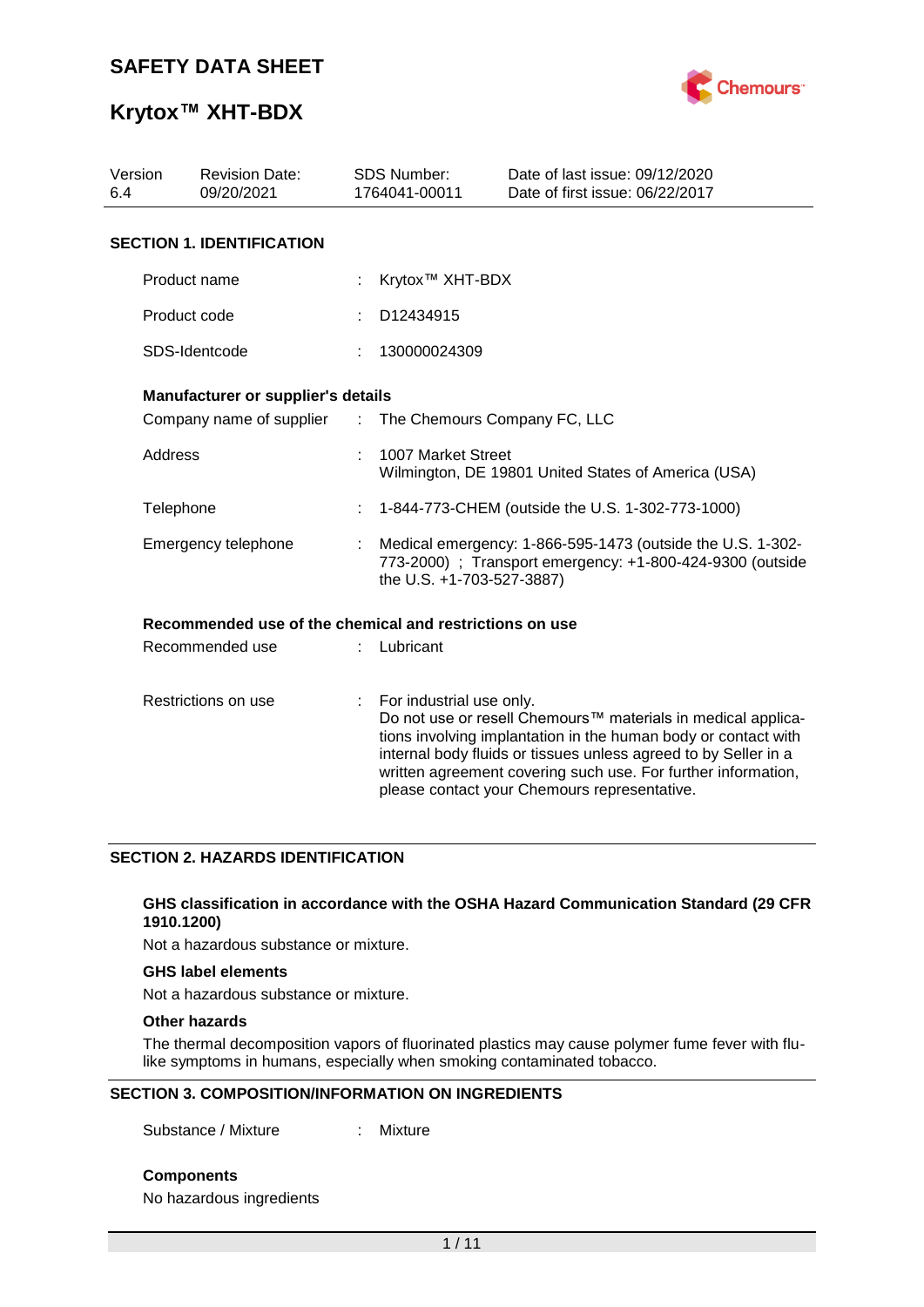

# **Krytox™ XHT-BDX**

| Version<br><b>Revision Date:</b><br>09/20/2021<br>6.4             |                                      |                           | <b>SDS Number:</b><br>1764041-00011                                                                                                                                                   | Date of last issue: 09/12/2020<br>Date of first issue: 06/22/2017                                                                                    |  |
|-------------------------------------------------------------------|--------------------------------------|---------------------------|---------------------------------------------------------------------------------------------------------------------------------------------------------------------------------------|------------------------------------------------------------------------------------------------------------------------------------------------------|--|
|                                                                   |                                      |                           |                                                                                                                                                                                       |                                                                                                                                                      |  |
|                                                                   | <b>SECTION 4. FIRST AID MEASURES</b> |                           |                                                                                                                                                                                       |                                                                                                                                                      |  |
| If inhaled                                                        |                                      | ÷                         | If inhaled, remove to fresh air.                                                                                                                                                      | Get medical attention if symptoms occur.                                                                                                             |  |
|                                                                   | In case of skin contact              |                           |                                                                                                                                                                                       | Wash with water and soap as a precaution.<br>Get medical attention if symptoms occur.                                                                |  |
|                                                                   | In case of eye contact               | $\mathbb{Z}^{\mathbb{Z}}$ |                                                                                                                                                                                       | Flush eyes with water as a precaution.<br>Get medical attention if irritation develops and persists.                                                 |  |
|                                                                   | If swallowed                         |                           |                                                                                                                                                                                       | If swallowed, DO NOT induce vomiting.<br>Get medical attention if symptoms occur.<br>Rinse mouth thoroughly with water.                              |  |
| Most important symptoms<br>and effects, both acute and<br>delayed |                                      |                           | Irritation<br>Shortness of breath<br>Irritation<br><b>Discomfort</b><br>Itching<br><b>Redness</b><br>Swelling of tissue<br>Irritation<br>Lachrymation<br><b>Redness</b><br>Discomfort | Inhalation may provoke the following symptoms:<br>Skin contact may provoke the following symptoms:<br>Eye contact may provoke the following symptoms |  |
|                                                                   | Protection of first-aiders           |                           |                                                                                                                                                                                       | No special precautions are necessary for first aid responders.                                                                                       |  |
|                                                                   | Notes to physician                   |                           |                                                                                                                                                                                       | Treat symptomatically and supportively.                                                                                                              |  |

### **SECTION 5. FIRE-FIGHTING MEASURES**

| Suitable extinguishing media :           |    | Not applicable<br>Will not burn                                                                                                                                         |
|------------------------------------------|----|-------------------------------------------------------------------------------------------------------------------------------------------------------------------------|
| Unsuitable extinguishing<br>media        |    | Not applicable<br>Will not burn                                                                                                                                         |
| Specific hazards during fire<br>fighting | ÷. | Exposure to combustion products may be a hazard to health.                                                                                                              |
| Hazardous combustion prod-<br>ucts       | ÷  | Hydrogen fluoride<br>carbonyl fluoride<br>potentially toxic fluorinated compounds<br>aerosolized particulates<br>Carbon oxides<br>Metal oxides<br>Nitrogen oxides (NOx) |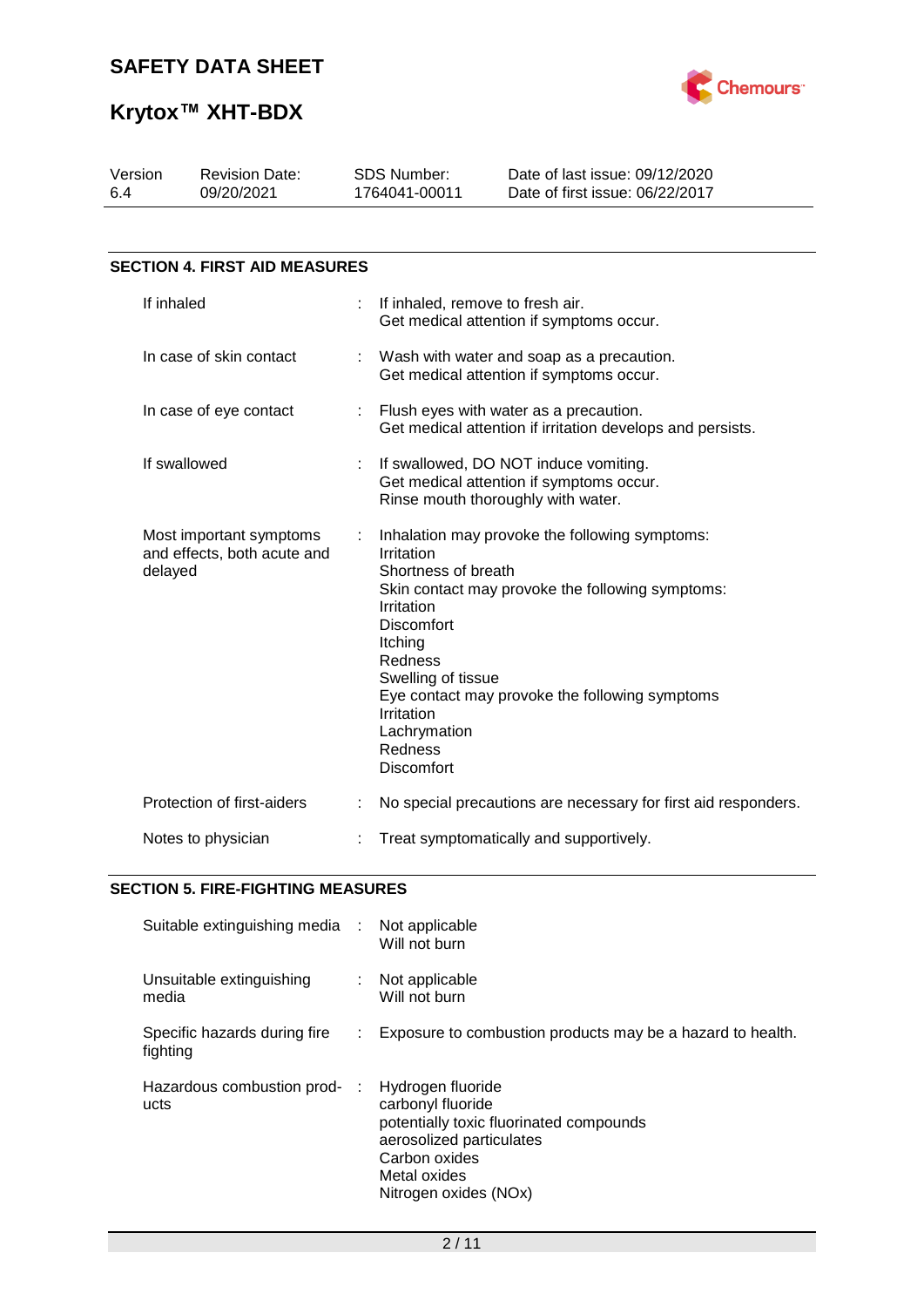

# **Krytox™ XHT-BDX**

| Version<br>6.4 | <b>Revision Date:</b><br>09/20/2021                 | <b>SDS Number:</b><br>1764041-00011              | Date of last issue: 09/12/2020<br>Date of first issue: 06/22/2017                                                                                                                                                              |
|----------------|-----------------------------------------------------|--------------------------------------------------|--------------------------------------------------------------------------------------------------------------------------------------------------------------------------------------------------------------------------------|
| ods            | Specific extinguishing meth-                        | SO.<br>Evacuate area.                            | Use extinguishing measures that are appropriate to local cir-<br>cumstances and the surrounding environment.<br>Use water spray to cool unopened containers.<br>Remove undamaged containers from fire area if it is safe to do |
|                | Special protective equipment :<br>for fire-fighters | necessary.<br>Use personal protective equipment. | Wear self-contained breathing apparatus for firefighting if                                                                                                                                                                    |

#### **SECTION 6. ACCIDENTAL RELEASE MEASURES**

| Personal precautions, protec- :<br>tive equipment and emer-<br>gency procedures | Follow safe handling advice (see section 7) and personal pro-<br>tective equipment recommendations (see section 8).                                                                                                                                                                                                                                                                                                                                                                                                                                                                                                                                                    |
|---------------------------------------------------------------------------------|------------------------------------------------------------------------------------------------------------------------------------------------------------------------------------------------------------------------------------------------------------------------------------------------------------------------------------------------------------------------------------------------------------------------------------------------------------------------------------------------------------------------------------------------------------------------------------------------------------------------------------------------------------------------|
| Environmental precautions                                                       | Avoid release to the environment.<br>Prevent further leakage or spillage if safe to do so.<br>Retain and dispose of contaminated wash water.<br>Local authorities should be advised if significant spillages<br>cannot be contained.                                                                                                                                                                                                                                                                                                                                                                                                                                   |
| Methods and materials for<br>containment and cleaning up                        | Soak up with inert absorbent material.<br>For large spills, provide diking or other appropriate contain-<br>ment to keep material from spreading. If diked material can be<br>pumped, store recovered material in appropriate container.<br>Clean up remaining materials from spill with suitable absor-<br>bent.<br>Local or national regulations may apply to releases and dispo-<br>sal of this material, as well as those materials and items em-<br>ployed in the cleanup of releases. You will need to determine<br>which regulations are applicable.<br>Sections 13 and 15 of this SDS provide information regarding<br>certain local or national requirements. |

#### **SECTION 7. HANDLING AND STORAGE**

| <b>Technical measures</b>   |    | See Engineering measures under EXPOSURE<br>CONTROLS/PERSONAL PROTECTION section.                                                                                                                                             |
|-----------------------------|----|------------------------------------------------------------------------------------------------------------------------------------------------------------------------------------------------------------------------------|
| Local/Total ventilation     |    | : Use only with adequate ventilation.                                                                                                                                                                                        |
| Advice on safe handling     |    | : Handle in accordance with good industrial hygiene and safety<br>practice, based on the results of the workplace exposure as-<br>sessment<br>Take care to prevent spills, waste and minimize release to the<br>environment. |
| Conditions for safe storage | ÷. | Keep in properly labeled containers.<br>Store in accordance with the particular national regulations.                                                                                                                        |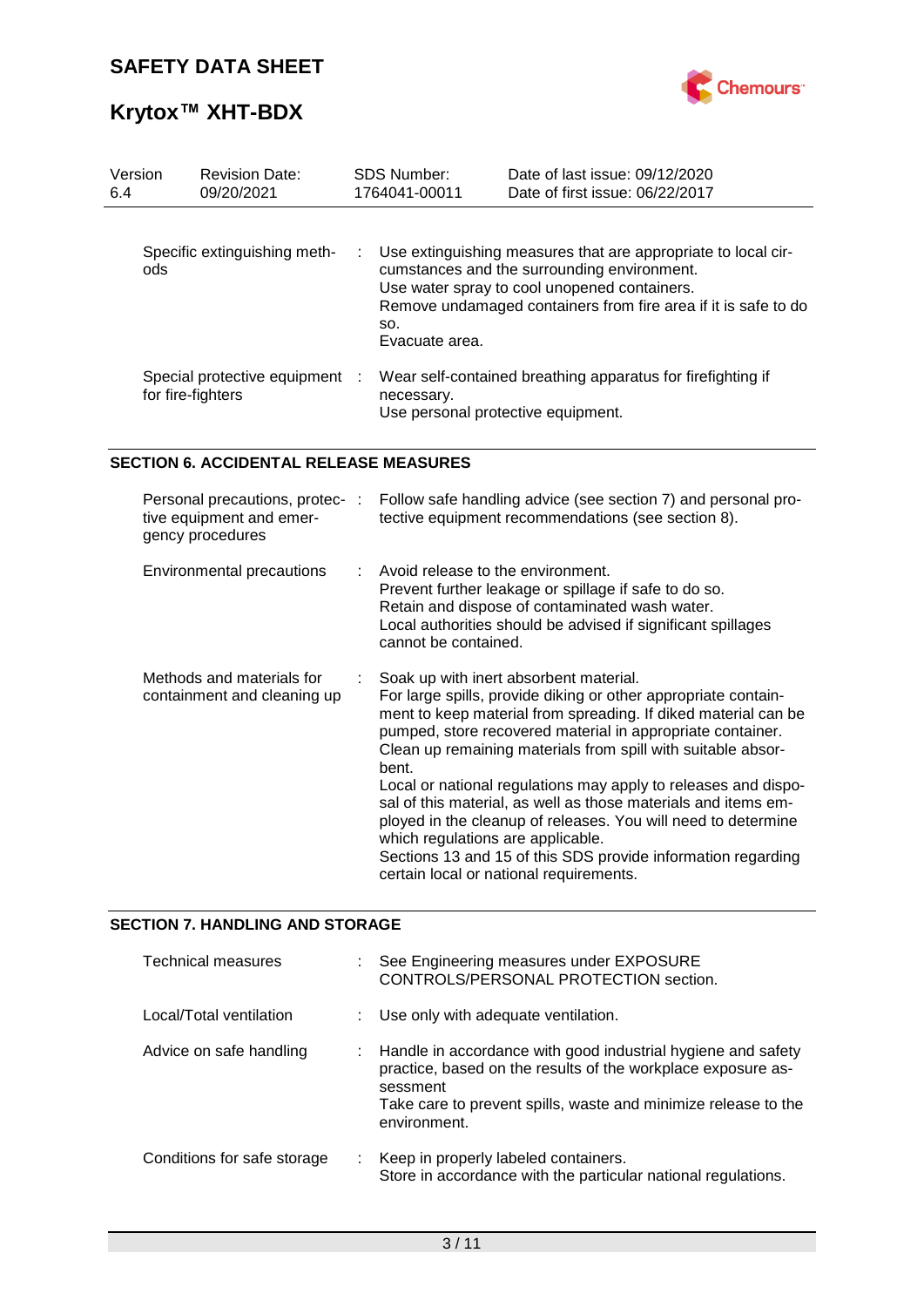

### **Krytox™ XHT-BDX**

| Version<br>6.4 | <b>Revision Date:</b><br>09/20/2021           |    | <b>SDS Number:</b><br>1764041-00011 | Date of last issue: 09/12/2020<br>Date of first issue: 06/22/2017 |
|----------------|-----------------------------------------------|----|-------------------------------------|-------------------------------------------------------------------|
|                | Materials to avoid                            |    |                                     | : No special restrictions on storage with other products.         |
|                | Further information on stor-<br>age stability | ÷. |                                     | No decomposition if stored and applied as directed.               |

### **SECTION 8. EXPOSURE CONTROLS/PERSONAL PROTECTION**

#### **Ingredients with workplace control parameters**

Contains no substances with occupational exposure limit values.

#### **Occupational exposure limits of decomposition products**

| Components          | CAS-No.   | Value type<br>(Form of<br>exposure) | Control parame-<br>ters / Permissible<br>concentration | <b>Basis</b>        |
|---------------------|-----------|-------------------------------------|--------------------------------------------------------|---------------------|
| Hydrofluoric acid   | 7664-39-3 | <b>TWA</b>                          | $0.5$ ppm<br>(Fluorine)                                | <b>ACGIH</b>        |
|                     |           | $\mathsf{C}$                        | 2 ppm<br>(Fluorine)                                    | <b>ACGIH</b>        |
|                     |           | $\mathsf{C}$                        | 6 ppm<br>$5 \text{ mg/m}^3$                            | <b>NIOSH REL</b>    |
|                     |           | <b>TWA</b>                          | 3 ppm<br>$2.5 \text{ mg/m}^3$                          | <b>NIOSH REL</b>    |
|                     |           | <b>TWA</b>                          | 3 ppm                                                  | OSHA Z-2            |
| Carbonyl difluoride | 353-50-4  | <b>TWA</b>                          | 2 ppm                                                  | <b>ACGIH</b>        |
|                     |           | <b>STEL</b>                         | 5 ppm                                                  | <b>ACGIH</b>        |
|                     |           | <b>TWA</b>                          | 2 ppm<br>$5 \text{ mg/m}^3$                            | <b>NIOSH REL</b>    |
|                     |           | <b>ST</b>                           | 5 ppm<br>$15$ mg/m <sup>3</sup>                        | <b>NIOSH REL</b>    |
| Carbon dioxide      | 124-38-9  | <b>TWA</b>                          | 5,000 ppm                                              | <b>ACGIH</b>        |
|                     |           | <b>STEL</b>                         | 30,000 ppm                                             | <b>ACGIH</b>        |
|                     |           | <b>TWA</b>                          | $\overline{5,000}$ ppm<br>9,000 mg/m <sup>3</sup>      | <b>NIOSH REL</b>    |
|                     |           | <b>ST</b>                           | 30,000 ppm<br>54,000 mg/m <sup>3</sup>                 | <b>NIOSH REL</b>    |
|                     |           | <b>TWA</b>                          | 5,000 ppm<br>$9,000$ mg/m <sup>3</sup>                 | OSHA <sub>Z-1</sub> |
| Carbon monoxide     | 630-08-0  | <b>TWA</b>                          | 25 ppm                                                 | <b>ACGIH</b>        |
|                     |           | <b>TWA</b>                          | 35 ppm<br>40 mg/m <sup>3</sup>                         | <b>NIOSH REL</b>    |
|                     |           | $\overline{\text{c}}$               | 200 ppm<br>229 mg/m <sup>3</sup>                       | <b>NIOSH REL</b>    |
|                     |           | <b>TWA</b>                          | 50 ppm<br>55 mg/m <sup>3</sup>                         | OSHA <sub>Z-1</sub> |

**Engineering measures** : Processing may form hazardous compounds (see section 10).

> Ensure adequate ventilation, especially in confined areas. Minimize workplace exposure concentrations.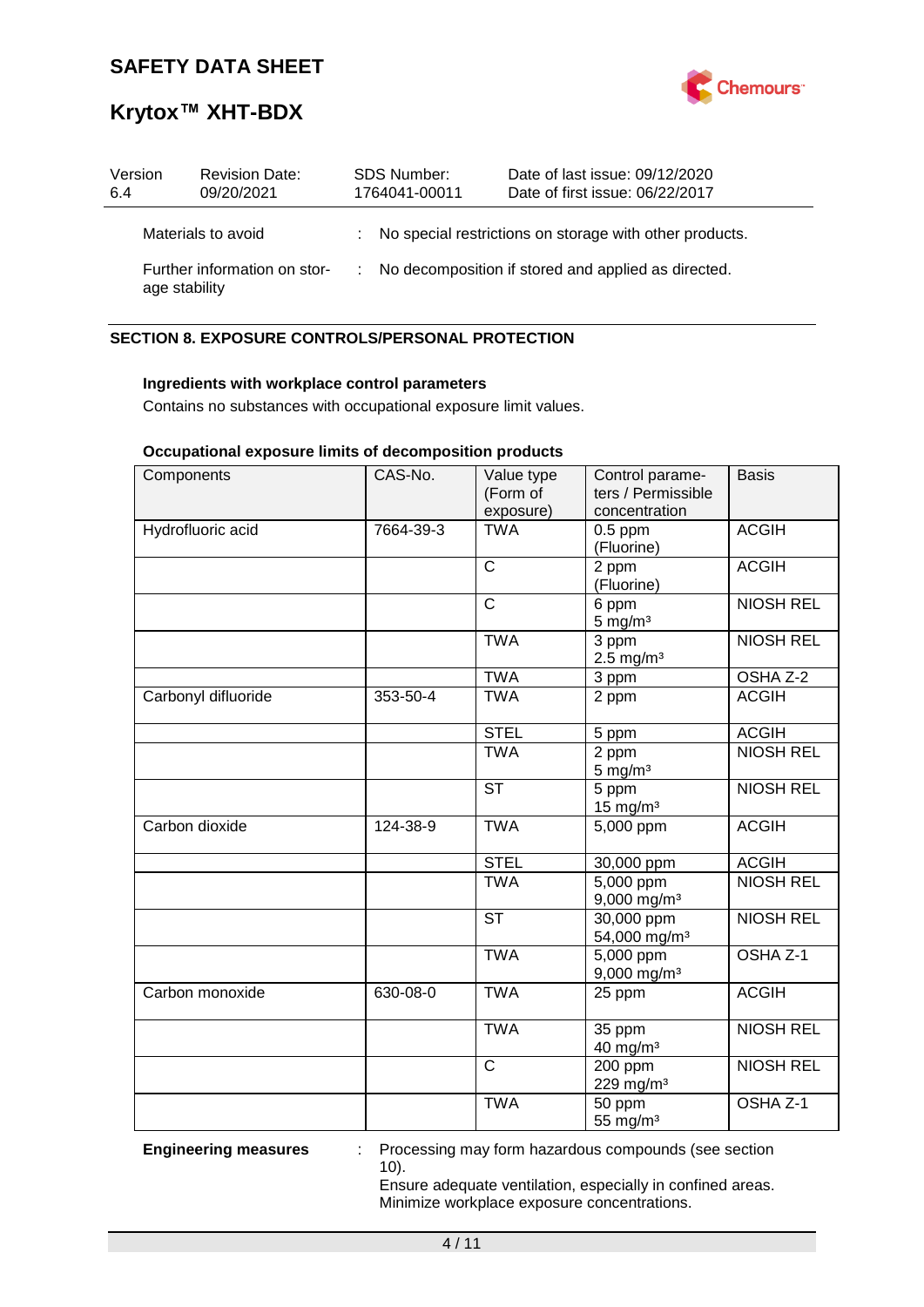# **Krytox™ XHT-BDX**



| Version<br>6.4 |                | <b>Revision Date:</b><br>09/20/2021 |   | SDS Number:<br>1764041-00011 | Date of last issue: 09/12/2020<br>Date of first issue: 06/22/2017                                                                                                                                                                                                                                                                                                                                                                                                                                                                                                                                                                                                                         |
|----------------|----------------|-------------------------------------|---|------------------------------|-------------------------------------------------------------------------------------------------------------------------------------------------------------------------------------------------------------------------------------------------------------------------------------------------------------------------------------------------------------------------------------------------------------------------------------------------------------------------------------------------------------------------------------------------------------------------------------------------------------------------------------------------------------------------------------------|
|                |                |                                     |   |                              | Dust formation may be relevant in the processing of this pro-<br>duct. In addition to substance-specific OELs, general limitati-<br>ons of concentrations of particulates in the air at workplaces<br>have to be considered in workplace risk assessment. Rele-<br>vant limits include: OSHA PEL for Particulates Not Otherwise<br>Regulated of 15 mg/m3 - total dust, 5 mg/m3 - respirable<br>fraction; and ACGIH TWA for Particles (insoluble or poorly<br>soluble) Not Otherwise Specified of 3 mg/m3 - respirable<br>particles, 10 mg/m3 - inhalable particles.                                                                                                                       |
|                |                | Personal protective equipment       |   |                              |                                                                                                                                                                                                                                                                                                                                                                                                                                                                                                                                                                                                                                                                                           |
|                |                | Respiratory protection              | ÷ | protection.                  | General and local exhaust ventilation is recommended to<br>maintain vapor exposures below recommended limits. Where<br>concentrations are above recommended limits or are<br>unknown, appropriate respiratory protection should be worn.<br>Follow OSHA respirator regulations (29 CFR 1910.134) and<br>use NIOSH/MSHA approved respirators. Protection provided<br>by air purifying respirators against exposure to any hazar-<br>dous chemical is limited. Use a positive pressure air supplied<br>respirator if there is any potential for uncontrolled release,<br>exposure levels are unknown, or any other circumstance<br>where air purifying respirators may not provide adequate |
|                |                | Hand protection                     |   |                              |                                                                                                                                                                                                                                                                                                                                                                                                                                                                                                                                                                                                                                                                                           |
|                |                | Remarks                             |   |                              | Wash hands before breaks and at the end of workday.                                                                                                                                                                                                                                                                                                                                                                                                                                                                                                                                                                                                                                       |
|                | Eye protection |                                     |   | Safety glasses               | Wear the following personal protective equipment:                                                                                                                                                                                                                                                                                                                                                                                                                                                                                                                                                                                                                                         |
|                |                | Skin and body protection            | ÷ |                              | Skin should be washed after contact.                                                                                                                                                                                                                                                                                                                                                                                                                                                                                                                                                                                                                                                      |
|                |                | Hygiene measures                    |   | king place.                  | If exposure to chemical is likely during typical use, provide<br>eye flushing systems and safety showers close to the wor-<br>When using do not eat, drink or smoke.<br>Wash contaminated clothing before re-use.                                                                                                                                                                                                                                                                                                                                                                                                                                                                         |

### **SECTION 9. PHYSICAL AND CHEMICAL PROPERTIES**

| Appearance     | t. | Grease            |
|----------------|----|-------------------|
| Color          | ÷. | white             |
| Odor           | t. | odorless          |
| Odor Threshold | t. | No data available |
| pH             | ÷. | - 7               |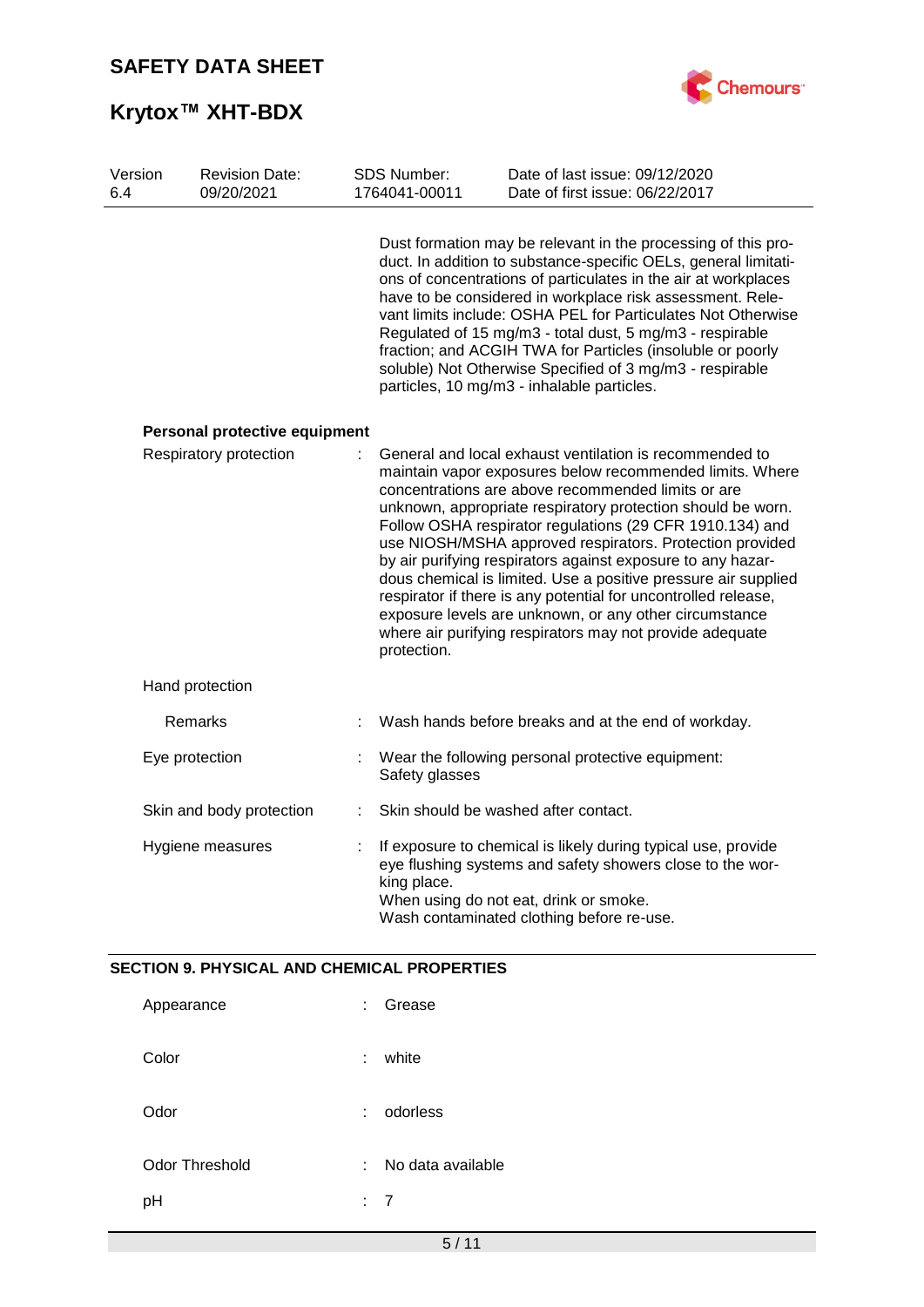

# **Krytox™ XHT-BDX**

| Version<br>6.4 | <b>Revision Date:</b><br>09/20/2021                 |            | SDS Number:<br>1764041-00011 | Date of last issue: 09/12/2020<br>Date of first issue: 06/22/2017 |
|----------------|-----------------------------------------------------|------------|------------------------------|-------------------------------------------------------------------|
|                |                                                     |            |                              |                                                                   |
|                | Melting point/freezing point                        | ÷          | No data available            |                                                                   |
|                | Initial boiling point and boiling<br>range          | $\sim$ 100 | No data available            |                                                                   |
|                | Flash point                                         |            | Not applicable               |                                                                   |
|                | Evaporation rate                                    |            | Not applicable               |                                                                   |
|                | Flammability (solid, gas)                           |            | Will not burn                |                                                                   |
|                | Upper explosion limit / Upper<br>flammability limit | ÷          | No data available            |                                                                   |
|                | Lower explosion limit / Lower<br>flammability limit | ÷          | No data available            |                                                                   |
|                | Vapor pressure                                      |            | Not applicable               |                                                                   |
|                | Relative vapor density                              |            | Not applicable               |                                                                   |
|                | Relative density                                    |            | 1.9 (75 °F / 24 °C)          |                                                                   |
|                | Solubility(ies)<br>Water solubility                 |            | insoluble                    |                                                                   |
|                | Partition coefficient: n-<br>octanol/water          | ÷.         | Not applicable               |                                                                   |
|                | Autoignition temperature                            |            | No data available            |                                                                   |
|                | Decomposition temperature                           | ÷.         | 662 °F / 350 °C              |                                                                   |
|                | Viscosity<br>Viscosity, kinematic                   |            | Not applicable               |                                                                   |
|                | <b>Explosive properties</b>                         |            | Not explosive                |                                                                   |
|                | Oxidizing properties                                |            |                              | The substance or mixture is not classified as oxidizing.          |
|                | Particle size                                       |            | No data available            |                                                                   |
|                |                                                     |            |                              |                                                                   |

### **SECTION 10. STABILITY AND REACTIVITY**

| Reactivity         | : Not classified as a reactivity hazard.                                                                      |
|--------------------|---------------------------------------------------------------------------------------------------------------|
| Chemical stability | : Stable under normal conditions.                                                                             |
| tions              | Possibility of hazardous reac- : Hazardous decomposition products will be formed at elevated<br>temperatures. |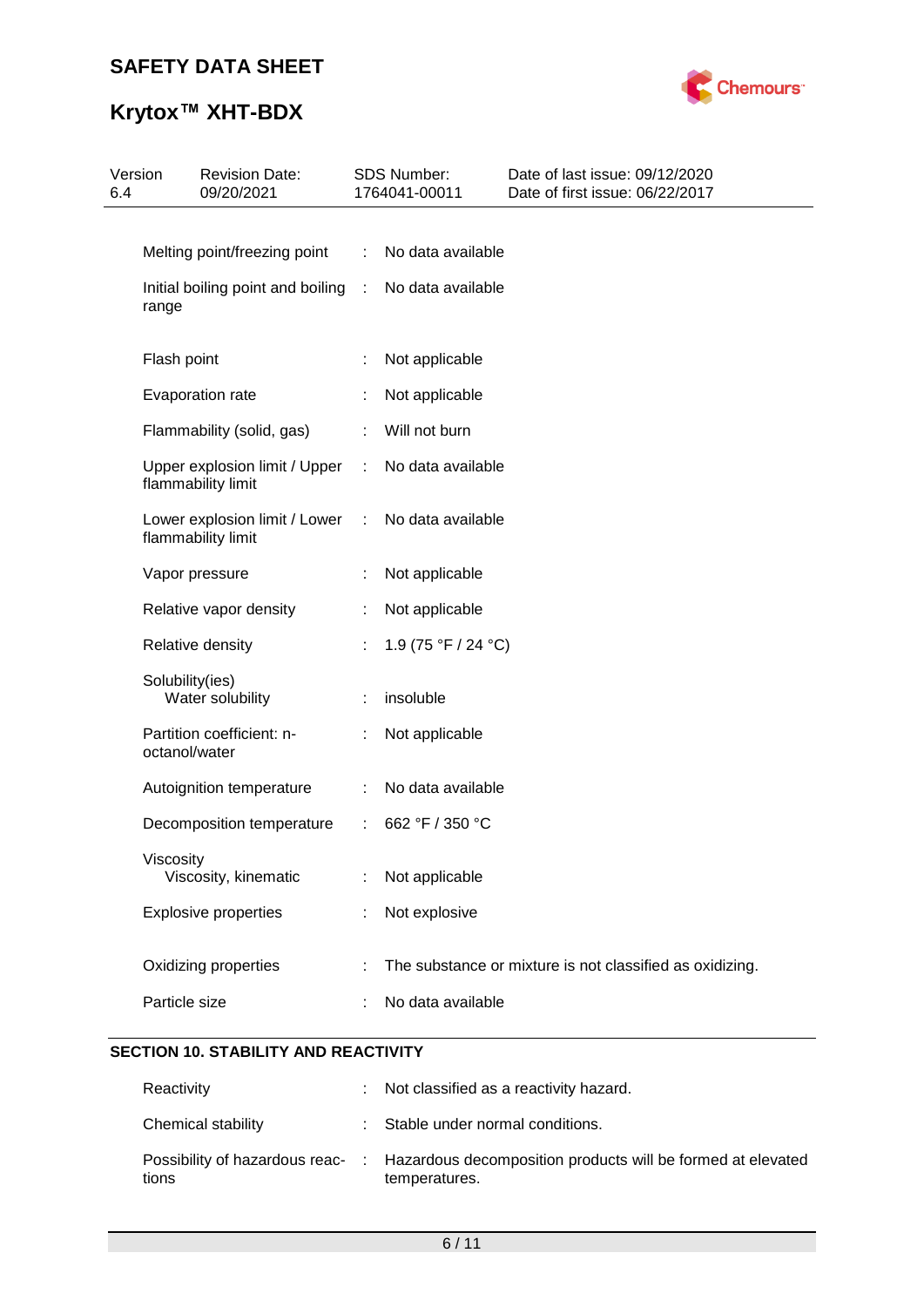

### **Krytox™ XHT-BDX**

| Version<br>6.4         | <b>Revision Date:</b><br>09/20/2021     |    | SDS Number:<br>1764041-00011                                                  | Date of last issue: 09/12/2020<br>Date of first issue: 06/22/2017 |
|------------------------|-----------------------------------------|----|-------------------------------------------------------------------------------|-------------------------------------------------------------------|
|                        | Conditions to avoid                     | ÷. | None known.                                                                   |                                                                   |
| Incompatible materials |                                         | t. | None.                                                                         |                                                                   |
|                        | <b>Hazardous decomposition products</b> |    |                                                                               |                                                                   |
|                        | Thermal decomposition                   | ÷. | Hydrofluoric acid<br>Carbonyl difluoride<br>Carbon dioxide<br>Carbon monoxide |                                                                   |

#### **SECTION 11. TOXICOLOGICAL INFORMATION**

#### **Information on likely routes of exposure**

Skin contact Ingestion Eye contact

#### **Acute toxicity**

Not classified based on available information.

#### **Skin corrosion/irritation**

Not classified based on available information.

#### **Serious eye damage/eye irritation**

Not classified based on available information.

#### **Respiratory or skin sensitization**

#### **Skin sensitization**

Not classified based on available information.

#### **Respiratory sensitization**

Not classified based on available information.

#### **Germ cell mutagenicity**

Not classified based on available information.

#### **Carcinogenicity**

Not classified based on available information.

- **IARC** No ingredient of this product present at levels greater than or equal to 0.1% is identified as probable, possible or confirmed human carcinogen by IARC.
- **OSHA** No component of this product present at levels greater than or equal to 0.1% is on OSHA's list of regulated carcinogens.
- **NTP** No ingredient of this product present at levels greater than or equal to 0.1% is identified as a known or anticipated carcinogen by NTP.

#### **Reproductive toxicity**

Not classified based on available information.

#### **Product:**

Reproductive toxicity - Assessment : No toxicity to reproduction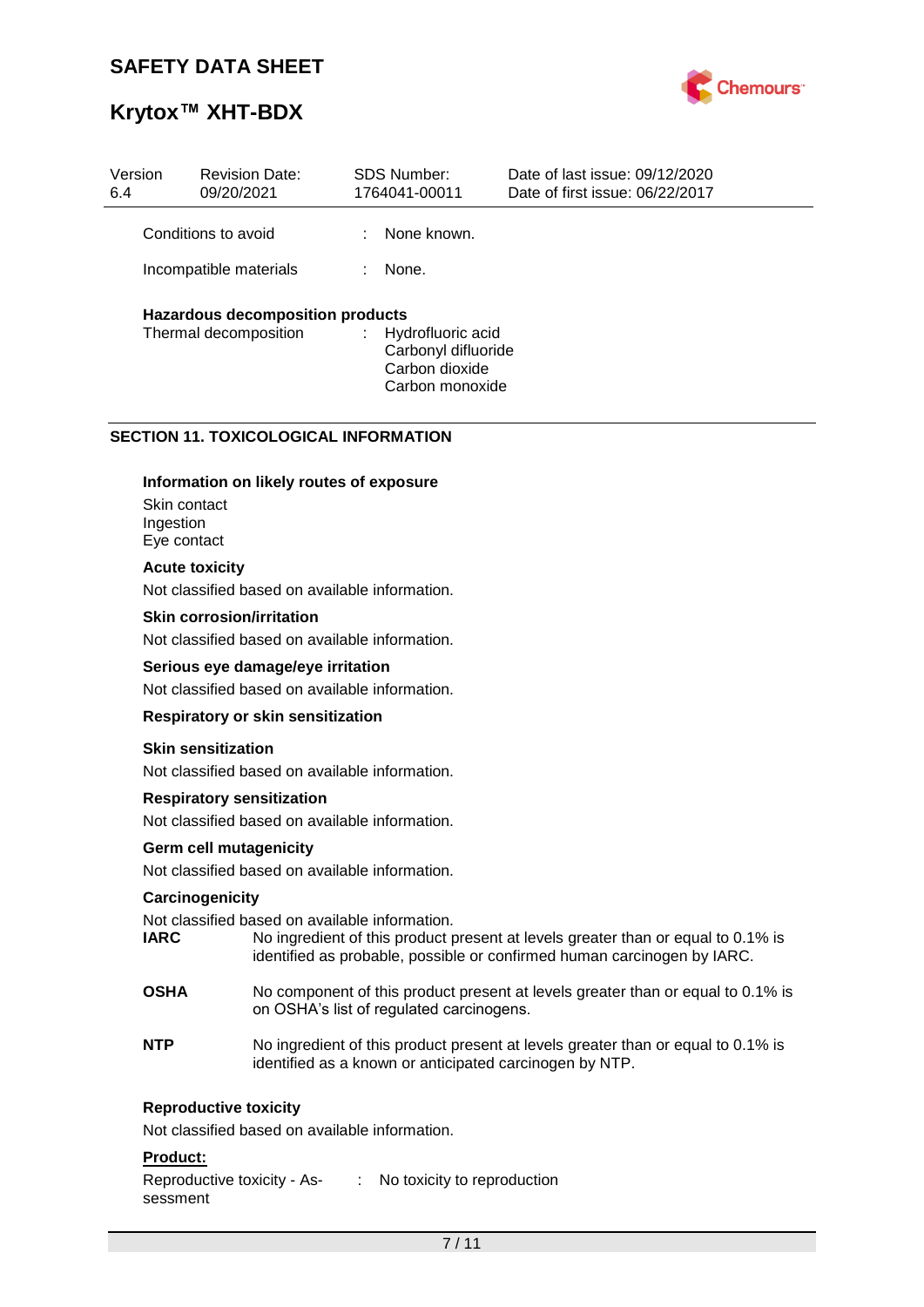

## **Krytox™ XHT-BDX**

| Version<br>6.4 | <b>Revision Date:</b><br>09/20/2021            | <b>SDS Number:</b><br>1764041-00011 | Date of last issue: 09/12/2020<br>Date of first issue: 06/22/2017 |  |  |  |
|----------------|------------------------------------------------|-------------------------------------|-------------------------------------------------------------------|--|--|--|
|                |                                                |                                     |                                                                   |  |  |  |
|                | <b>STOT-single exposure</b>                    |                                     |                                                                   |  |  |  |
|                | Not classified based on available information. |                                     |                                                                   |  |  |  |
|                | <b>STOT-repeated exposure</b>                  |                                     |                                                                   |  |  |  |
|                | Not classified based on available information. |                                     |                                                                   |  |  |  |
|                | <b>Aspiration toxicity</b>                     |                                     |                                                                   |  |  |  |
|                | Not classified based on available information. |                                     |                                                                   |  |  |  |
|                | <b>SECTION 12. ECOLOGICAL INFORMATION</b>      |                                     |                                                                   |  |  |  |
|                |                                                |                                     |                                                                   |  |  |  |
|                | <b>Ecotoxicity</b>                             |                                     |                                                                   |  |  |  |
|                | No data available                              |                                     |                                                                   |  |  |  |
|                | <b>Persistence and degradability</b>           |                                     |                                                                   |  |  |  |
|                | No data available                              |                                     |                                                                   |  |  |  |
|                | <b>Bioaccumulative potential</b>               |                                     |                                                                   |  |  |  |
|                | No data available                              |                                     |                                                                   |  |  |  |
|                | <b>Mobility in soil</b>                        |                                     |                                                                   |  |  |  |
|                | No data available                              |                                     |                                                                   |  |  |  |
|                | Other adverse effects                          |                                     |                                                                   |  |  |  |
|                | No data available                              |                                     |                                                                   |  |  |  |
|                | <b>SECTION 13. DISPOSAL CONSIDERATIONS</b>     |                                     |                                                                   |  |  |  |
|                |                                                |                                     |                                                                   |  |  |  |
|                | Disposal methods                               |                                     |                                                                   |  |  |  |

| Waste from residues    | Dispose of in accordance with local regulations.                                                                                                               |
|------------------------|----------------------------------------------------------------------------------------------------------------------------------------------------------------|
| Contaminated packaging | Empty containers should be taken to an approved waste<br>handling site for recycling or disposal.<br>If not otherwise specified: Dispose of as unused product. |

### **SECTION 14. TRANSPORT INFORMATION**

#### **International Regulations**

**UNRTDG** Not regulated as a dangerous good

**IATA-DGR** Not regulated as a dangerous good

#### **IMDG-Code**

Not regulated as a dangerous good

**Transport in bulk according to Annex II of MARPOL 73/78 and the IBC Code** Not applicable for product as supplied.

#### **Domestic regulation**

#### **49 CFR**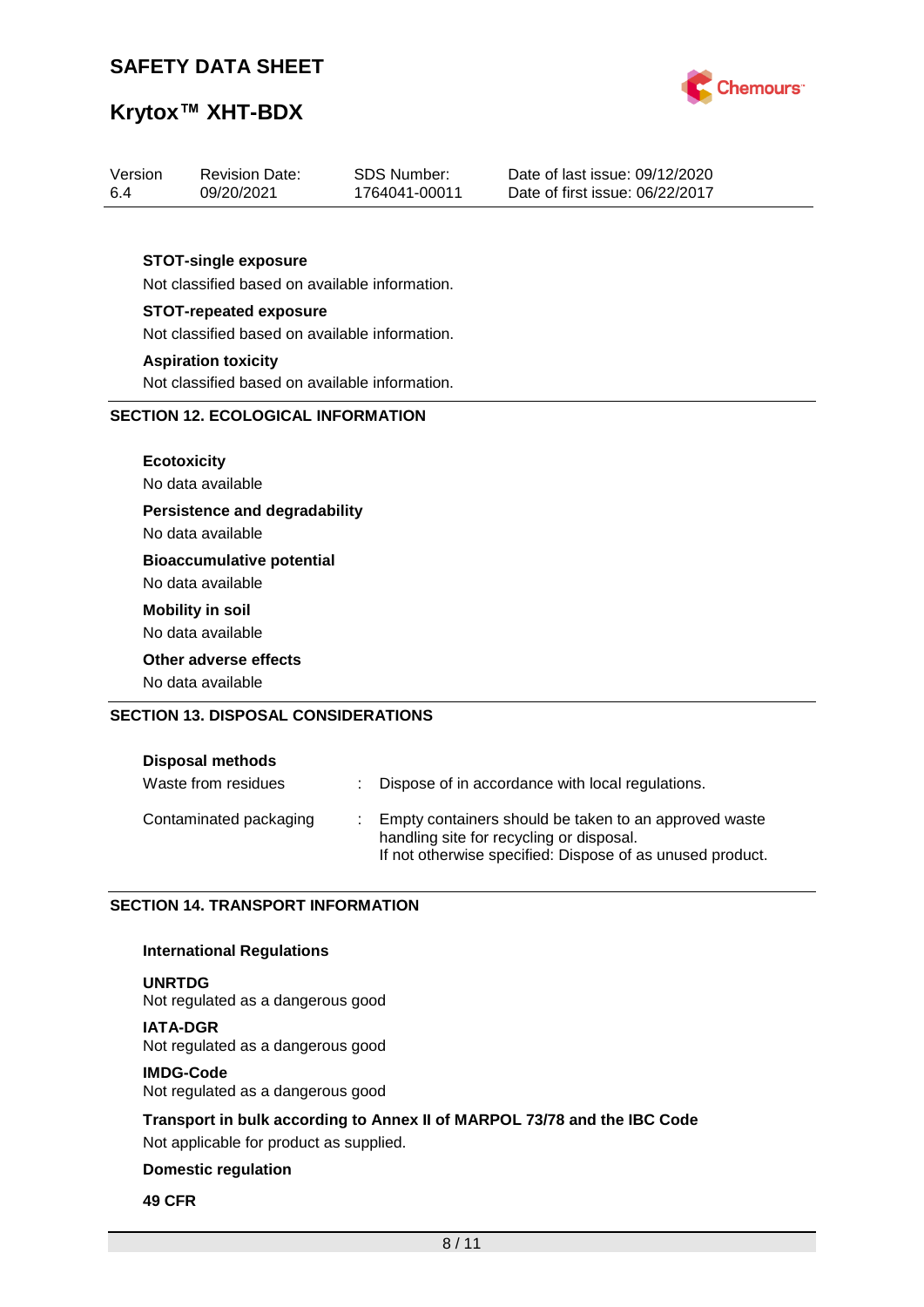

### **Krytox™ XHT-BDX**

| Version<br>6.4                    | <b>Revision Date:</b><br>09/20/2021 | SDS Number:<br>1764041-00011 | Date of last issue: 09/12/2020<br>Date of first issue: 06/22/2017 |  |
|-----------------------------------|-------------------------------------|------------------------------|-------------------------------------------------------------------|--|
| Not regulated as a dangerous good |                                     |                              |                                                                   |  |
| Special precautions for user      |                                     |                              |                                                                   |  |
| Not applicable                    |                                     |                              |                                                                   |  |

#### **SECTION 15. REGULATORY INFORMATION**

#### **CERCLA Reportable Quantity**

This material does not contain any components with a CERCLA RQ.

#### **SARA 304 Extremely Hazardous Substances Reportable Quantity**

This material does not contain any components with a section 304 EHS RQ.

#### **SARA 302 Extremely Hazardous Substances Threshold Planning Quantity**

This material does not contain any components with a section 302 EHS TPQ.

| SARA 311/312 Hazards | No SARA Hazards |
|----------------------|-----------------|
|----------------------|-----------------|

**SARA 313** : This material does not contain any chemical components with known CAS numbers that exceed the threshold (De Minimis) reporting levels established by SARA Title III, Section 313.

#### **US State Regulations**

#### **Pennsylvania Right To Know**

PFPE fluid<br>
Additive<br>
Additive<br>
Trade secret

Trade secret

#### **California Prop. 65**

WARNING: This product can expose you to chemicals including Pentadecafluorooctanoic acid, which is/are known to the State of California to cause birth defects or other reproductive harm. For more information go to www.P65Warnings.ca.gov. Note to User: This product is not made with PFOA nor is PFOA intentionally present in the product; however, it is possible that PFOA may be present as an impurity at background (environmental) levels.

#### **SECTION 16. OTHER INFORMATION**

**Further information**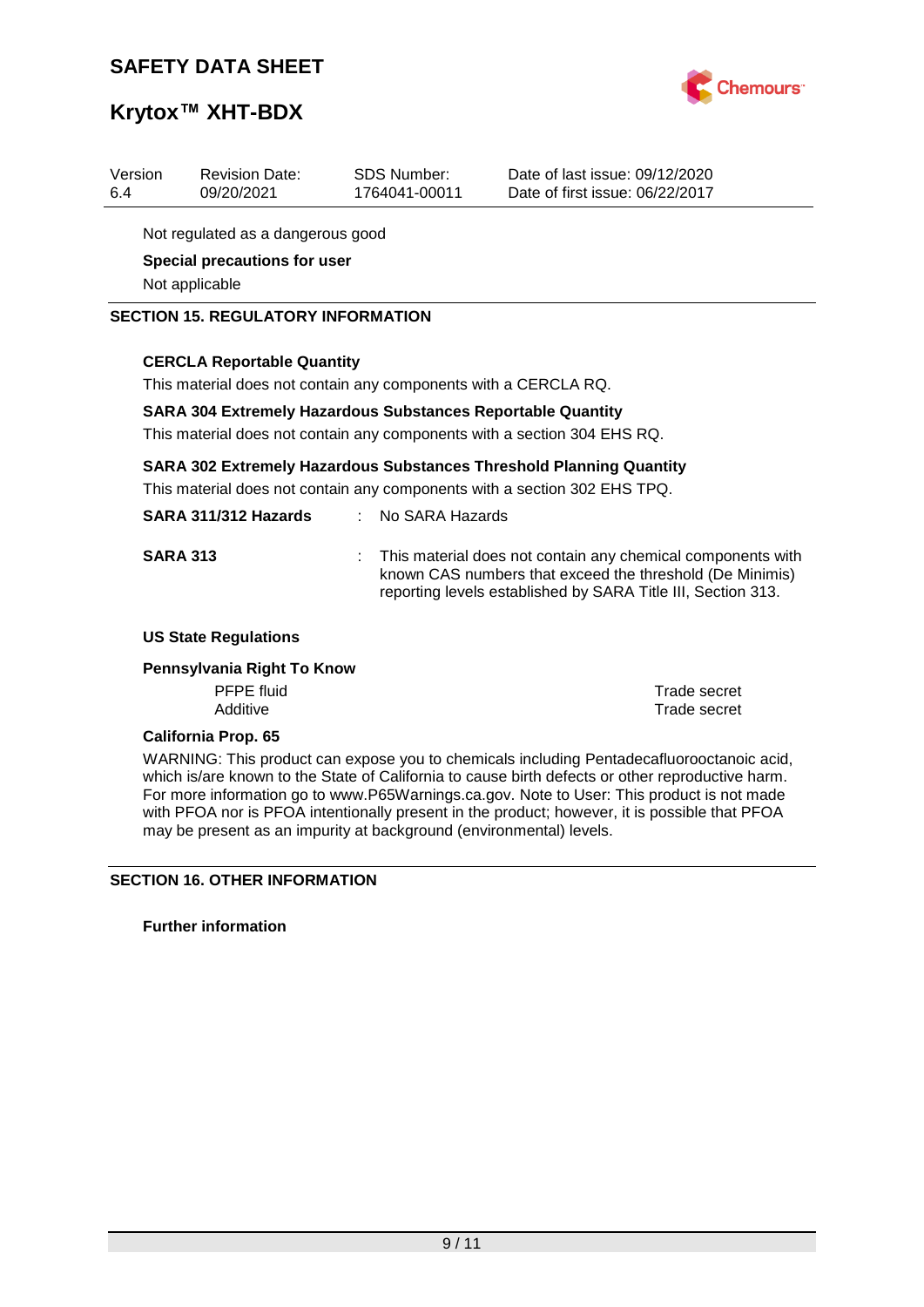

### **Krytox™ XHT-BDX**



Krytox™ and any associated logos are trademarks or copyrights of The Chemours Company FC, LLC.

Chemours™ and the Chemours Logo are trademarks of The Chemours Company. Before use read Chemours safety information.

For further information contact the local Chemours office or nominated distributors.

#### **Full text of other abbreviations**

| : USA. ACGIH Threshold Limit Values (TLV)<br>: USA. NIOSH Recommended Exposure Limits<br>USA. Occupational Exposure Limits (OSHA) - Table Z-1 Lim-<br>its for Air Contaminants |
|--------------------------------------------------------------------------------------------------------------------------------------------------------------------------------|
| : USA. Occupational Exposure Limits (OSHA) - Table Z-2                                                                                                                         |
| 8-hour, time-weighted average                                                                                                                                                  |
| : Short-term exposure limit                                                                                                                                                    |
| Ceiling limit                                                                                                                                                                  |
| : Time-weighted average concentration for up to a 10-hour<br>workday during a 40-hour workweek                                                                                 |
| : STEL - 15-minute TWA exposure that should not be exceeded<br>at any time during a workday                                                                                    |
| : Ceiling value not be exceeded at any time.                                                                                                                                   |
| : 8-hour time weighted average                                                                                                                                                 |
| 8-hour time weighted average                                                                                                                                                   |
|                                                                                                                                                                                |

AIIC - Australian Inventory of Industrial Chemicals; ASTM - American Society for the Testing of Materials; bw - Body weight; CERCLA - Comprehensive Environmental Response, Compensation, and Liability Act; CMR - Carcinogen, Mutagen or Reproductive Toxicant; DIN - Standard of the German Institute for Standardisation; DOT - Department of Transportation; DSL - Domestic Substances List (Canada); ECx - Concentration associated with x% response; EHS - Extremely Hazardous Substance; ELx - Loading rate associated with x% response; EmS - Emergency Schedule; ENCS - Existing and New Chemical Substances (Japan); ErCx - Concentration associated with x% growth rate response; ERG - Emergency Response Guide; GHS - Globally Harmonized System; GLP - Good Laboratory Practice; HMIS - Hazardous Materials Identification System; IARC - International Agency for Research on Cancer; IATA - International Air Transport Association; IBC - International Code for the Construction and Equipment of Ships carrying Dangerous Chemicals